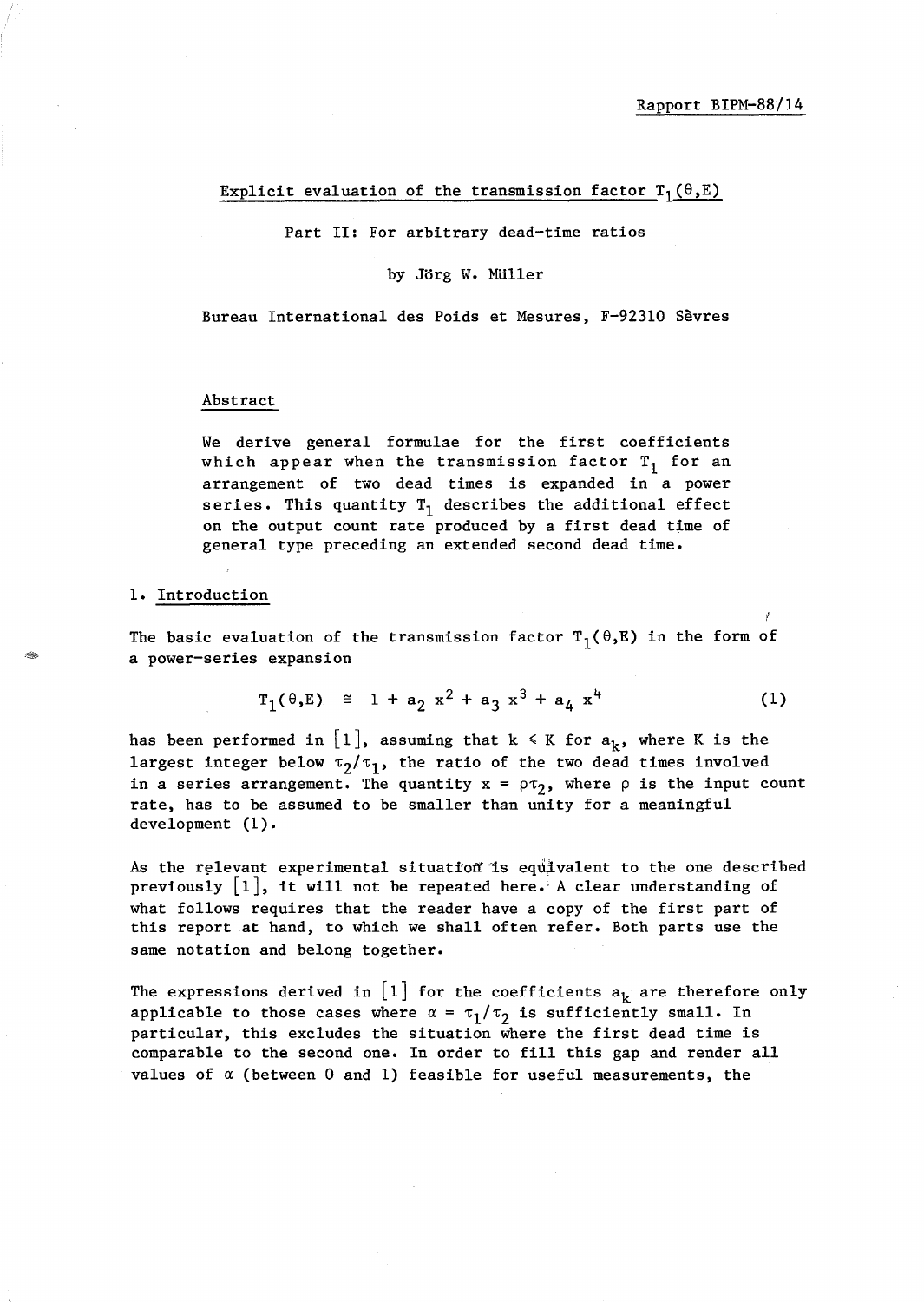previous evaluation of  $T_1(\theta,E)$  has to be somewhat modified. The generalization takes account of the finite value of K which effectively applies to a given experimental situation. This will result in a tabulation of the coefficients  $_{K}a_{k}$ , for  $2 \le k \le 4$  and  $K \ge 1$ , similar to the ones listed recently in  $[2]$  and  $[3]$  for the series arrangements "N, N" and "E,E", or in an equivalent presentation.

#### 2. Outline of the traditional approach

In the evaluation of  $T_1(\theta,E)$ , as described in  $[1]$ , we were led to determine first a quantity which we called the loss L. It is given in  $(1/13)*$  as

$$
L = \frac{1}{\theta} \sum_{j=1}^{J} p_j + (\frac{1-\theta}{\theta}) \sum_{j=1}^{J} q_j ,
$$

in which two new quantities  $p_i$  and  $q_i$  appear.

Their definitions, stated in  $(I/14)$  and  $(I/16)$  as

$$
p_j = \int_{\substack{j \text{at} \\ j \alpha \tau}}^{T} A_j dt \quad \text{and} \quad q_j = \int_{\substack{j \text{at} \\ j \alpha \tau}}^{T} B_j dt,
$$

show that the upper limit J has to be identified with K (explained in the introduction), because  $A_j$  (and thus  $p_j$ ) would vanish for  $j > K$ , and likewise for  $B_1$ , as can be seen from  $(I/8)$ .

Therefore, we now write for the loss more explicitly

$$
L_K = \frac{1}{\theta} \sum_{j=1}^{K} p_j + \left( \frac{1-\theta}{\theta} \right) \sum_{j=1}^{K} q_j
$$
 (2)

Obviously, it would be possible to evaluate successively  $L_K$ , for  $K = 1$ , 2, ..., as this has been done in [1] for  $L = L_4$ . Subsequently, these expressions could be used in the formula

$$
K^{T}1(\theta,E) = \frac{r}{\rho} e^{X} (1 - L_{K}), \qquad (3)
$$

\* The abbreviation (I/n) refers to equation (n) in  $[1]$ .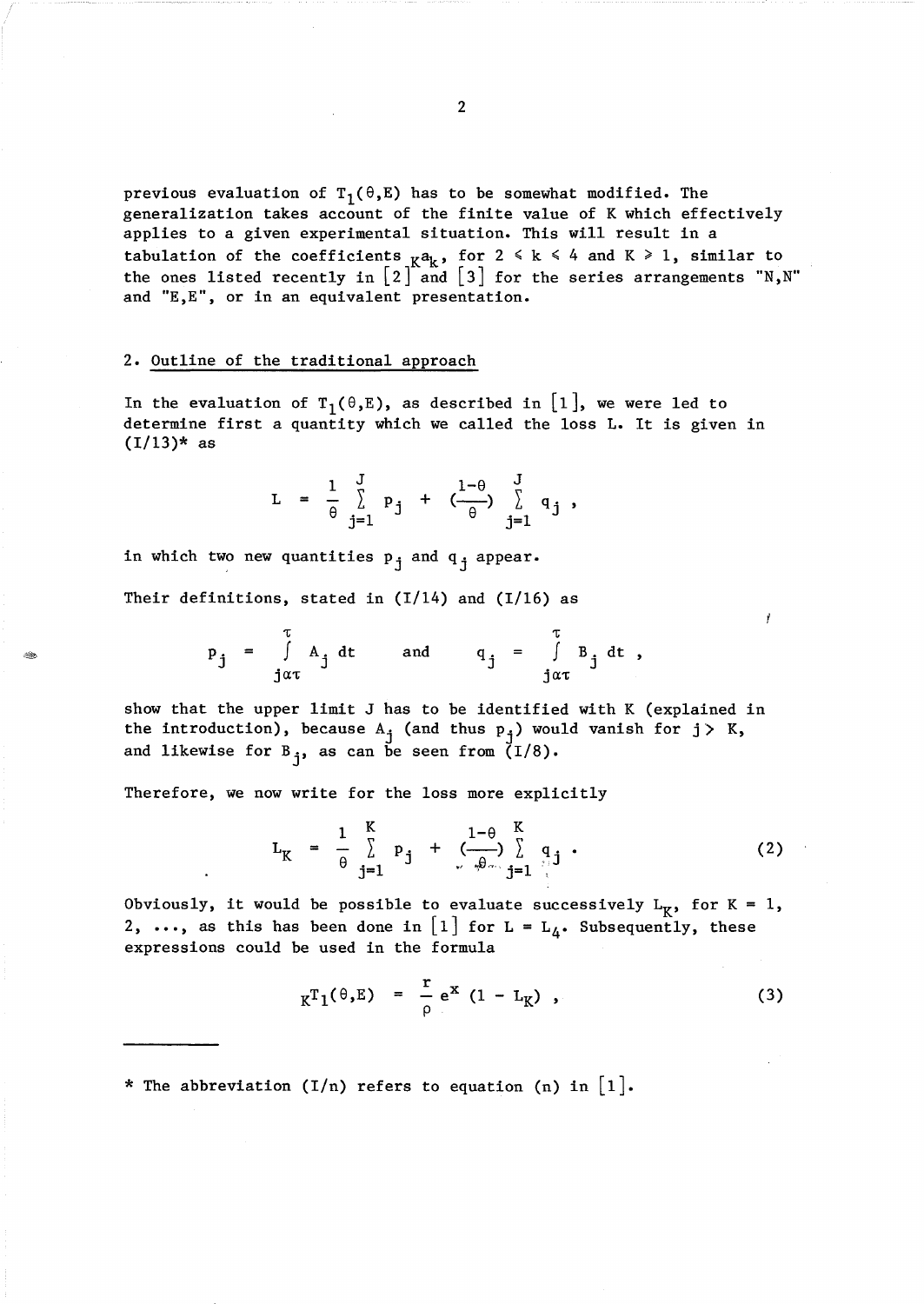which is equivalent to  $(1/23)$ . From its series development

$$
K^{T_1(\theta, E)} \cong 1 +_{K^{2}2} x^{2} +_{K^{2}3} x^{3} +_{K^{2}4} x^{4}
$$
 (4)

we could finally obtain the coefficients  $_{K}a_{k}$ , valid for a series arrangement " $\theta$ , E", in which we are mainly interested.

Whereas in this way it would certainly be possible to determine  $_{K}a_{k}$ , at least in principle, the practical evaluation would turn out to be very cumbersome and therefore seriously subject to computational errors. It therefore seems preferable to follow another strategy which is both simpler and safer.

The basic idea is to proceed in reversed order, taking advantage of the fact that  $L_4$  is already known from  $[1]$ . For the practical execution of this approach we first have to derive some recursion formulae.

### 3. Some useful recursion formulae

From the explicit expressions given in  $(I/18)$  and  $(I/20)$  we note that the lowest powers of x appearing in their series expansions are

$$
x^j
$$
 for  $p_j$  and  $x^{j+l}$  for  $q_j$ . (5)

Hence, if we limit ourselves, as usual, to the fourth order in x, we have in fact in (2)

$$
L_4 \cong \frac{1}{\theta} (p_1 + p_2 + p_3 + p_4) + (\frac{1-\theta}{\theta}) (q_1 + q_2 + q_3),
$$

and likewise (till  $x^4$ )

$$
L_3 \cong \frac{1}{\theta} (p_1 + p_2 + p_3) + (\frac{1}{\theta}) (q_1 + q_2 + q_3).
$$

Hence, one can also write

$$
L_3 \cong L_4 - \frac{1}{\theta} p_4 \cong L_4 + \frac{1}{24} (1-4\alpha)^4 \theta^3 x^4
$$
, (6)

where use has been made of (1/18) for  $p_4$ .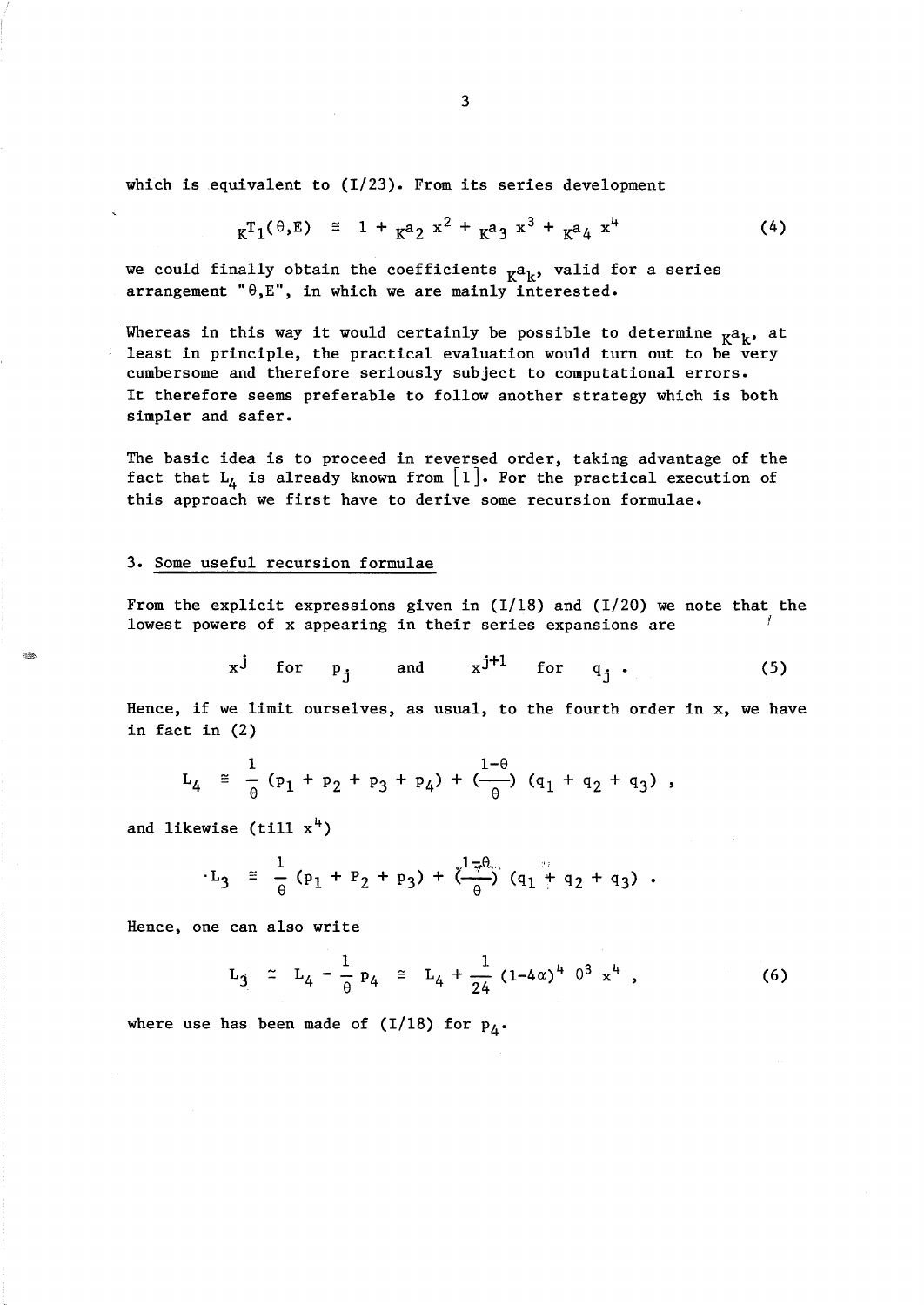This now allows us to evaluate  ${}_{3}T_{1}(\theta,E)$  in a simple way from the known result  $T_1(\theta,E) = 4T_1(\theta,E)$ , for substitution of (6) in (3) leads to

$$
3^{T}1^{(\theta, E)} \cong \frac{r}{\rho} e^{X} [1 - L_{4} - \frac{1}{24} (1 - 4\alpha)^{4} \theta^{3} x^{4}]
$$

$$
= 4^{T}1^{(\theta, E)} - \frac{1}{24} (1 - 4\alpha)^{4} \theta^{3} x^{4}, \qquad (7)
$$

always up to  $x^4$ , with  $\frac{r}{x}$  e<sup>x</sup> taken from (I/24). p

For the coefficients appearing in the power series (4) it follows from (7) that  $3^{a_2} = 4^{a_2}$  and  $3^{a_3} = 4^{a_3}$ , thus they are equal to the values given in  $(1/25)$ , whereas

$$
3^{a}4 = 4^{a}4 - \frac{\theta^{3}}{24} (1 - 4\alpha)^{4}
$$
  
=  $\frac{1}{24} [(9 - 11\theta + 11\theta^{2}) \alpha^{4} - \theta^{3}(1 - 4\alpha)^{4}].$  (8)

These results for  $K = 3$  have been particularly simple to derive, but the approach can also be applied with advantage to  $K = 2$  and even  $K = 1$ , as we are going to show.

Starting from the case  $K = 3$ , we have for the loss

$$
L_2 = L_3 - \frac{1}{\theta} [p_3 + (1-\theta) q_3]. \qquad (9)
$$

By means of (1/18) and (1/20) this leads for the difference (up to order  $x^4$ ) to

$$
L_2 - L_3 = -\frac{1}{6} (1-3\alpha)^3 (0^2 x^3 - 3\alpha 0^3 x^4) + \frac{1}{24} (1-\theta) \theta^2 (1-3\alpha)^4 x^4
$$

which can be rearranged to

÷,

$$
L_3 - L_2 \cong \frac{1}{24} \theta^2 (1-3\alpha)^3 \{4x^3 - [1-\theta - 3\alpha(1-5\theta)] x^4\} .
$$
 (10)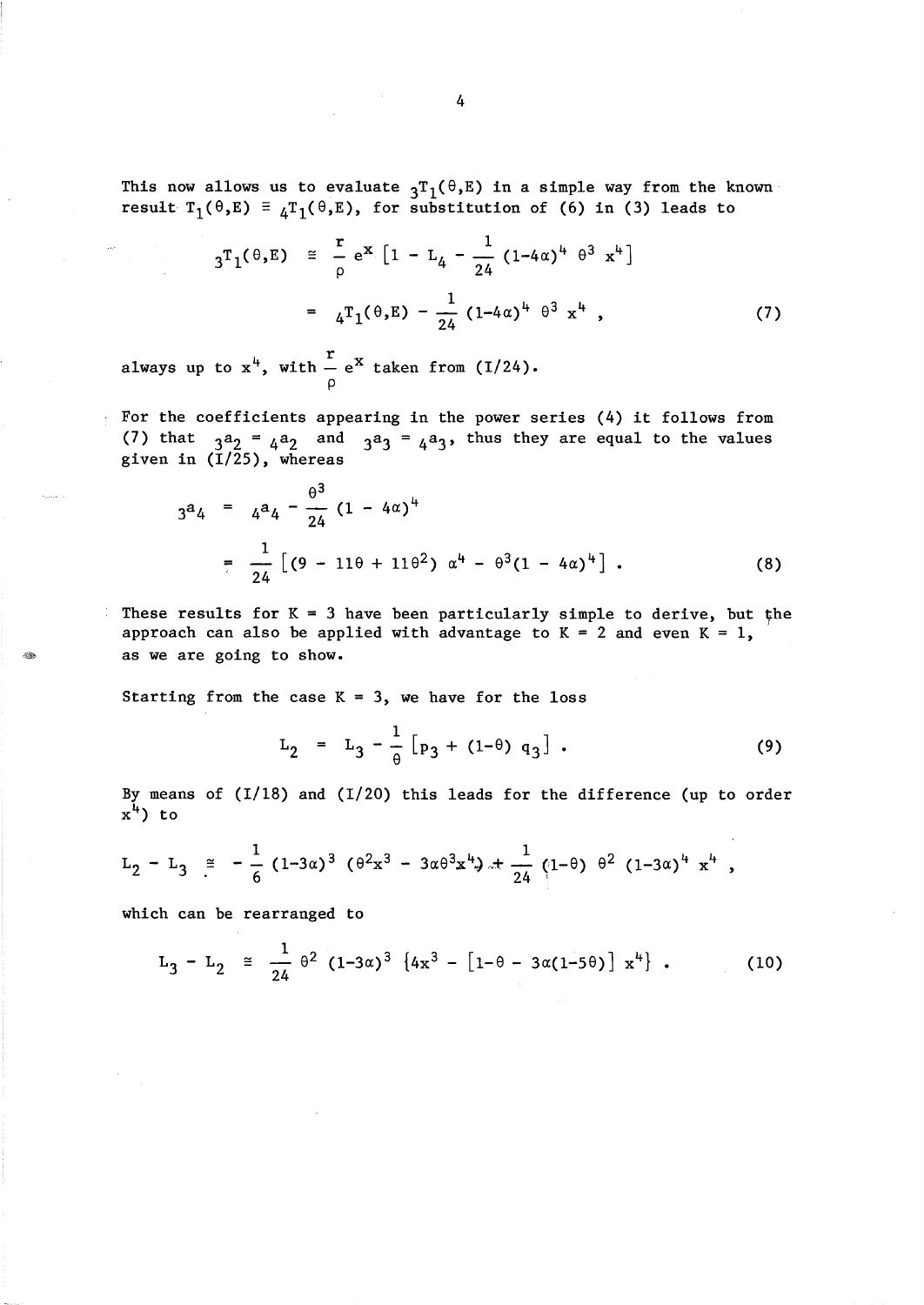According to (3) one can write

 $\mathcal{L}_{\text{max}}$ 

$$
2^{T}1^{(\theta,E)} = \frac{r}{\rho} e^{x} (1 - L_{2})
$$
  
=  $3^{T}1^{(\theta,E)} + \frac{r}{\rho} e^{x} (L_{3} - L_{2})$ . (11)

Hence, with ( $1/24$ ) and (10) the corrective term in (11) is given (up to order  $x^4$ ) by

$$
\frac{r}{\rho} e^{x} (L_{3} - L_{2})
$$
\n
$$
\approx [1 + (1-\alpha) x] \frac{1}{24} \theta^{2} (1-3\alpha)^{3} \{4 - [1-\theta-3(1-5\theta)\alpha]x\} x^{3}
$$
\n
$$
= \frac{1}{24} \theta^{2} (1-3\alpha)^{3} \{4 + [3+\theta-(1+15\theta)\alpha]x\} x^{3}.
$$

Therefore (11) now leads us to

$$
2^{T}1^{(\theta,E)} \cong 3^{T}1^{(\theta,E)} + \frac{1}{6} \theta^{2} (1-3\alpha)^{3} x^{3} + \frac{1}{24} \theta^{2} [3+\theta - (1+15\theta)\alpha] (1-3\alpha)^{3} x^{4}
$$
 (12)

This yields for the coefficients

$$
2^{a}3 = 3^{a}3 + \frac{1}{6} \theta^{2} (1-3\alpha)^{3}
$$
  
=  $-\frac{1}{6} [2(1-2\theta) \alpha^{3} - \theta^{2}(1-3\alpha)^{3}],$  (13)  
 $4^{a}3$ , and

since  $3a_3' = 4a_3$ , and

 $\langle \hat{q} \rangle$ 

$$
2^{a}4 = 3^{a}4 + \frac{1}{24} \theta^{2} [3 + \theta - (1+15\theta)\alpha] (1-3\alpha)^{3}
$$
  
= 
$$
\frac{1}{24} \{ (9-11\theta+11\theta^{2})\alpha^{4} - \theta^{3} (1-4\alpha)^{4} + \theta^{2} [3+\theta - (1+15\theta)\alpha] (1-3\alpha)^{3} \},
$$
 (14)

where  $3^a 4$  has been taken from (8).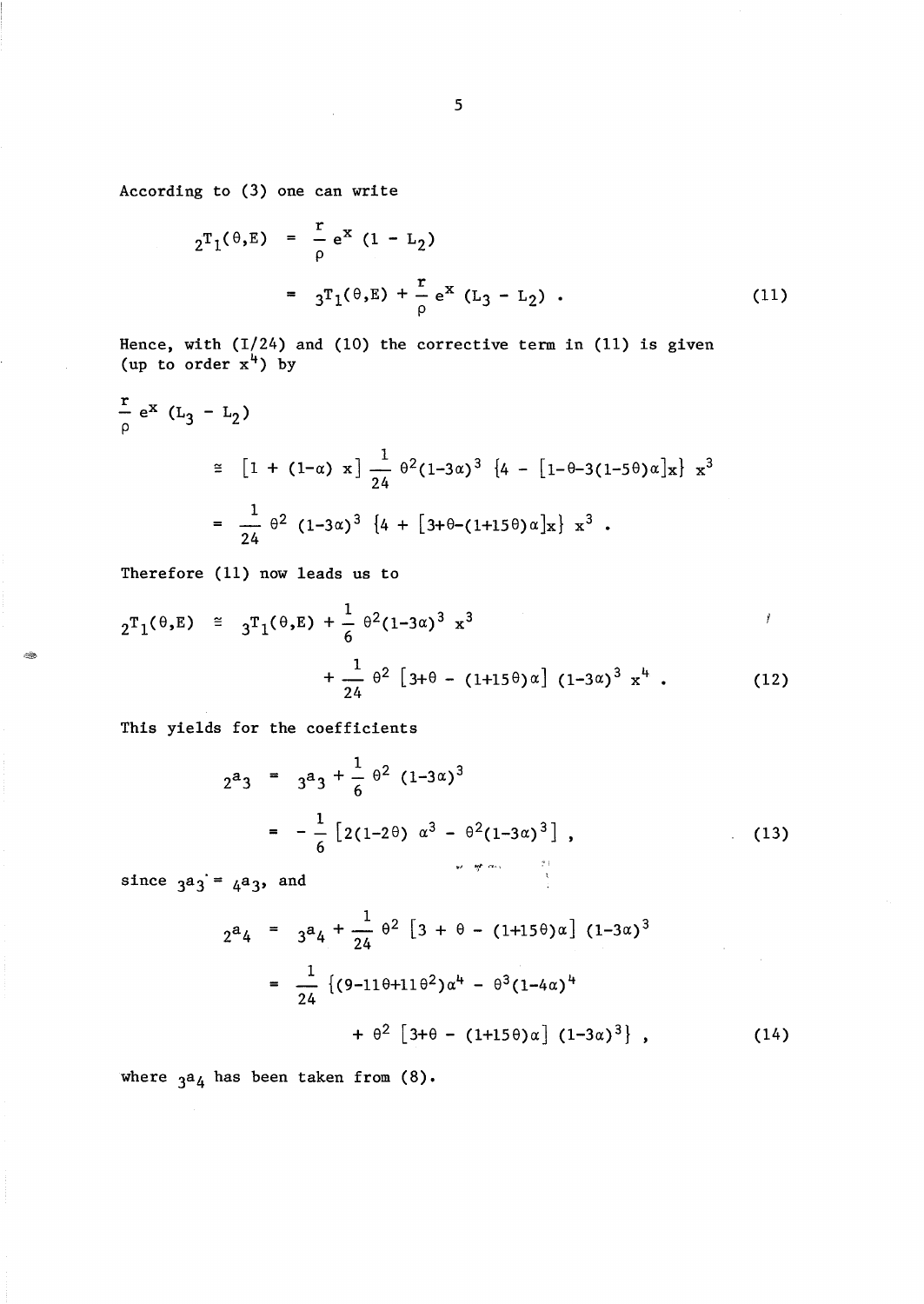Finally, there remains the case  $K = 1$ , which requires the longest calculations. We start from

$$
L_1 = L_2 - \frac{1}{\theta} [p_2 + (1-\theta) q_2]. \qquad (15)
$$

Use of  $(I/18)$  and  $(I/20)$  gives for the difference (up to  $x^4$ )

$$
L_1 - L_2 \cong \frac{1}{2} (1 - 2\alpha)^2 \left[ \theta x^2 - 2\alpha \theta^2 x^3 + 2\alpha^2 \theta^3 x^4 \right] \\
- \frac{1}{6} (1 - \theta) \theta (1 - 2\alpha)^3 \left[ x^3 - \frac{1}{4} (1 - 2\alpha + 8\theta \alpha) x^4 \right].
$$

By grouping the powers of  $x$  and of  $\alpha$  this can be brought into the form

$$
L_1 - L_2 \cong \frac{1}{24} \theta (1 - 2\alpha)^2 \left\{ 12x^2 - 4 \left[ 1 - \theta - 2(1 - 4\theta)\alpha \right] x^3 + \left[ 1 - \theta - 4(1 - 3\theta + 2\theta^2)\alpha + 4(1 - 5\theta + 10\theta^2)\alpha^2 \right] x^4 \right\}.
$$
 (16)

Similarly to (11) we can also write

$$
1^{T}1^{(\theta,E)} = \frac{r}{\rho} e^{x} (1-L_{1}) = \frac{r}{\rho} e^{x} [1 - L_{2} - (L_{1}-L_{2})]
$$
  

$$
= 2^{T}1^{(\theta,E)} - \frac{r}{\rho} e^{x} (L_{1}-L_{2}). \qquad (17)
$$

j

For the evaluation of the second term in (17) up to  $x^4$  we need the expansion of  $(r/\rho)e^X$  to second order; from  $(1/24)$  this is

$$
\frac{r}{\rho} e^{x} \equiv 1 + (1-\alpha) x + \frac{1}{2} [1 - 2\alpha + (2-\theta)\alpha^{2}] x^{2}.
$$

Since  $L_1-L_2$  is known from (16), the necessary multiplication can be performed. After arrangement of the terms this yields

$$
\frac{r}{\rho} e^{x} (L_{1} - L_{2}) \cong \frac{1}{24} \theta (1 - 2\alpha)^{2} [12x^{2} + 4 [2 + \theta - (1 + 8\theta)\alpha] x^{3} + [3(1 + \theta) - 4(1 + 6\theta + 2\theta^{2})\alpha + 2(4 + 3\theta + 20\theta^{2})\alpha^{2}] x^{4} .
$$
\n(18)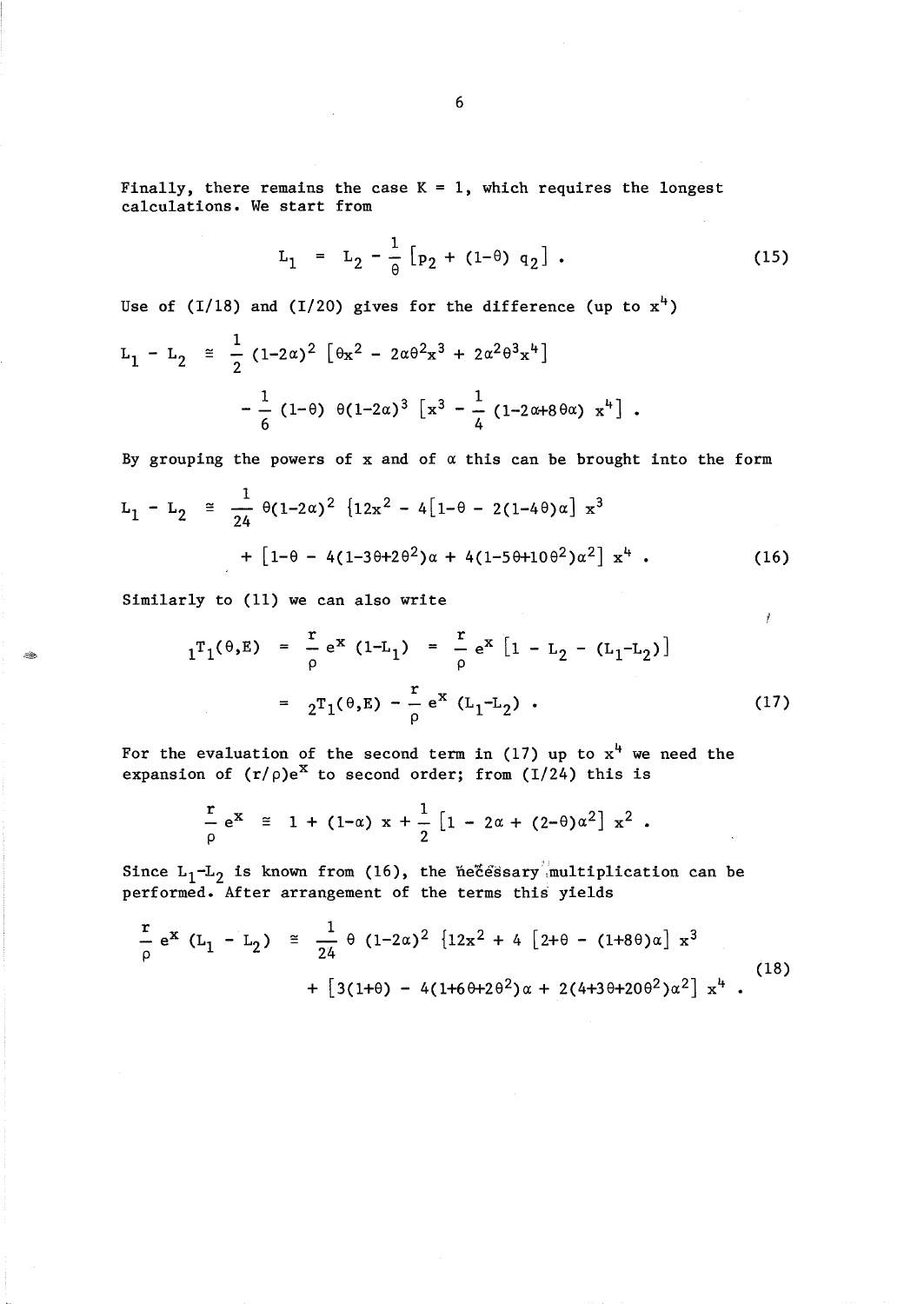Hence, with the coefficients for the expansion of  ${}_2T_1(\theta,E)$  taken from (13). and (14), substitution into (17) yields for the coefficients with  $K = 1$ 

$$
1^{a}2 = 2^{a}2 - \frac{1}{24} \theta (1-2\alpha)^{2} 12 = \frac{1}{2} [\alpha^{2} - \theta (1-2\alpha)^{2}], \qquad (19)
$$
  

$$
1^{a}3 = 2^{a}3 - \frac{1}{24} \theta (1-2\alpha)^{2} 4 [2+\theta - (1+\theta)\alpha] (1-2\alpha)^{2}
$$
  

$$
= -\frac{1}{6} \{2(1-2\theta)\alpha^{3} - \theta^{2}(1-3\alpha)^{3} + \theta [2+\theta - (1+\theta)\alpha] (1-2\alpha)^{2} \} \qquad (20)
$$

and finally also

$$
1^{a}4 = 2^{a}4 - \frac{1}{24} \theta (1-2\alpha)^{2} [3(1+ \theta) - 4(1+6\theta + 2\theta^{2})\alpha + 2(4+3\theta + 20\theta^{2})\alpha^{2}]
$$
  
\n
$$
= \frac{1}{24} \{ (9-11\theta + 11\theta^{2})\alpha^{4} - \theta^{3} (1-4\alpha)^{4} + \theta^{2} [3+ \theta - (1+15\theta)\alpha] (1-3\alpha)^{3} - \theta [3(1+ \theta) - 4(1+6\theta + 2\theta^{2})\alpha + 2(4+3\theta + 20\theta^{2})\alpha^{2}] (1-2\alpha)^{2} \},
$$
\n(21)

# 4. Various checks

Some comparisons with known results may be useful. While those for  $\theta = 0$ are not very useful, the case  $\theta = 1$  is more informative. This corresponds to the arrangement "E,E" and

$$
- \text{ for } K = 3: \qquad a_4 = -\frac{1}{24} \left( 1 - 16\alpha + 96\alpha^2 - 256\alpha^3 + 247\alpha^4 \right) ; \qquad (22)
$$

$$
- \text{ for } K = 2: \quad a_3 = \frac{1}{6} \left( 1 - 9\alpha + 27\alpha^2 - 25\alpha^3 \right) , \quad (23)
$$

$$
a_4 = \frac{1}{24} \left( 3 - 36\alpha + 156\alpha^2 - 284\alpha^3 + 185\alpha^4 \right) ;
$$

- for K = 1:  $a_2 = -\frac{1}{2}(1-4\alpha+3\alpha^2)$  $-\frac{1}{4}$  (2-12a+21a<sup>2</sup>-11a<sup>3</sup>) (24) 6  $a_4 = -\frac{1}{24} (3 - 24\alpha + 66\alpha^2 - 76\alpha^3 + 31\alpha^4)$ .

All these results agree with the coefficients given in Table 1 of  $[1]$ .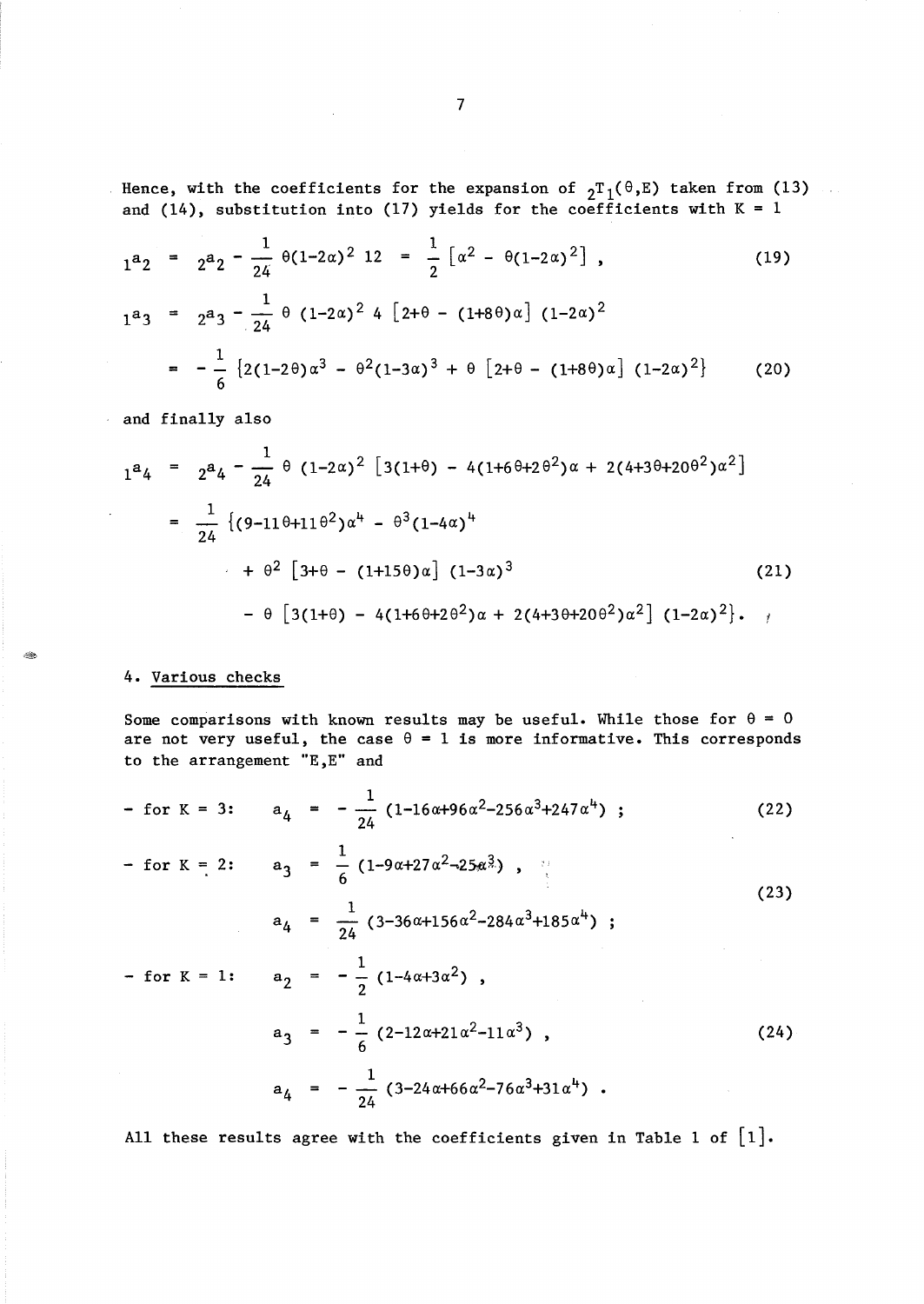Considering the long chain of reasoning which was used in the previous  $\cdot$ section - starting from  $L = L_4$ , for which an expression was available from [1], we obtained successively formulae for  $L_3$ ,  $L_2$  and  $L_1$ , and from them the corresponding expansion coefficients for  $T_1$  - it would no doubt be useful to have a serious check available for the last results (with  $K = 1$ ). Indeed, it is not difficult to imagine that an error might have crept in somewhere and remained undetected.

Such a control is indeed possible since  $L_1$  can also be obtained directly by evaluating

$$
L_1 = \frac{1}{\rho} [p_1 + (1-\theta) q_1]. \qquad (25)
$$

Substitution of (I/18) and (I/20) gives (up to  $x^4$ )

$$
L_1 \cong (1-\alpha) [x - \alpha \theta x^2 + \frac{1}{2} \alpha^2 \theta^2 x^3 - \frac{1}{6} \alpha^3 \theta^3 x^4]
$$
  

$$
- \frac{1}{2} (1-\theta) (1-\alpha)^2 \{x^2 - \frac{1}{3} (1-\alpha+3\alpha\theta) x^3 + \frac{1}{12} [(1-\alpha)^2 + 4\alpha(1-\alpha)\theta + 6\alpha^2\theta^2] x^4 \}.
$$

This can equally be written in the form

$$
L_1 = (1-\alpha) \{x - \frac{1}{2} [1-\alpha - (1-3\alpha)\theta] x^2 + \frac{1}{6} [(1-\alpha)^2 - (1-\alpha) (1-4\alpha)\theta - 3\alpha(1-2\alpha)\theta^2] x^3 - \frac{1}{24} [(1-\alpha)^3 - (1-\alpha)^2(1-5\alpha)\theta - 2\alpha(1-\alpha)(2-5\alpha)\theta^2 - 2\alpha^2(3-5\alpha)\theta^3] x^4 \}.
$$

After some lengthy algebra this can also be arranged by powers of  $\alpha$ . The result is

$$
L_1 = (1-\alpha) x - \frac{1}{2} [1 - \theta - 2(1-2\theta)\alpha + (1-3\theta)\alpha^2] x^2
$$
  
+ 
$$
\frac{1}{6} [1 - \theta - 3(1-\theta)\alpha^2 + 3(1-3\theta+3\theta^2)\alpha^2 - (1-4\theta+6\theta^2)\alpha^3] x^3
$$
(26)  
- 
$$
\frac{1}{24} [1 - \theta - 4(1-\theta)^2\alpha + 6(1-\theta)^3\alpha^2
$$
  
- 
$$
4(1-4\theta+6\theta^2-4\theta^3)\alpha^3 + (1-5\theta+10\theta^2-10\theta^3)\alpha^4] x^4.
$$

8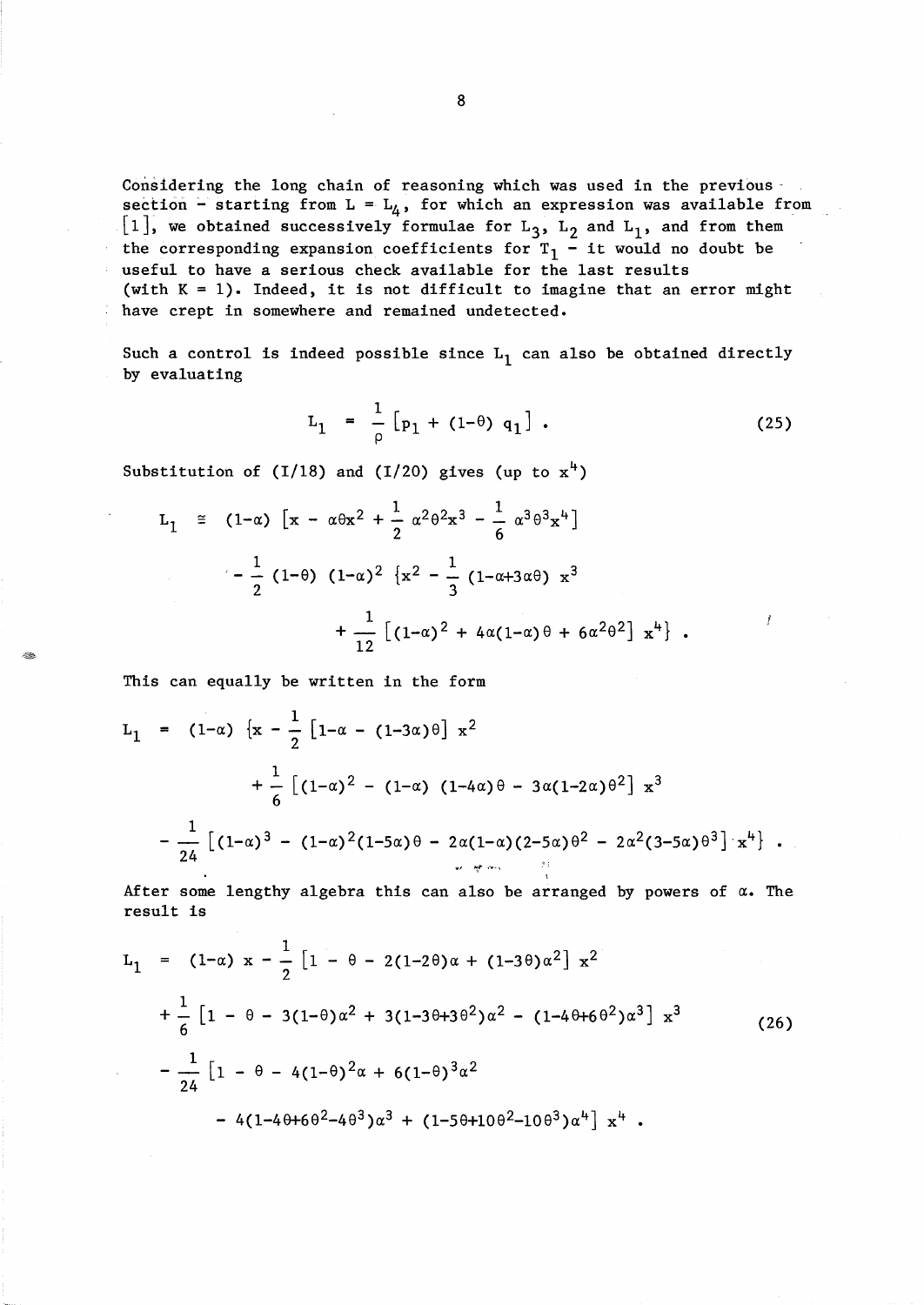According to (3) we have the relation

$$
1^T_1(\theta, E) = \frac{r}{\rho} e^X (1-L_1)
$$
,

where L<sub>1</sub> is now given by (23) while the series expansion for  $(r/\rho)e^{x}$  can be taken from (1/24). Again the necessary multiplication is elementary, but tedious to perform. We confine ourselves to giving the result which can be brought, for example, into the form

$$
1^{T}1(\theta,E) \cong 1 - \frac{1}{2} [\theta - 4\theta\alpha - (1-4\theta)\alpha^{2}] x^{2}
$$
  

$$
- \frac{1}{6} [2\theta - 3\theta(3+\theta)\alpha + 3\theta(4+3\theta)\alpha^{2} + (2-8\theta-5\theta^{2})\alpha^{3}] x^{3}
$$
  

$$
- \frac{1}{24} [3\theta - 8\theta(2+\theta)\alpha + 6\theta(6+4\theta+\theta^{2})\alpha^{2}
$$
  

$$
- 4\theta(12+3\theta+4\theta^{2})\alpha^{3} - (9-43\theta+14\theta^{2}-11\theta^{3})\alpha^{4}] x^{4} .
$$
 (27)

It can be verified by some additional rearrangements that (27) is indeed in agreement with the coefficients  $a_k$  as given in (19) to (21). Obviously, also the checks for the cases  $\theta = 0$  or 1 are in line with the developments which are known for a long time to hold for the corresponding series arrangements "N,E" and "E,E" of two traditional dead times.

## 5. The general coefficients for the arrangement " $\theta$ , E"

We now try to write the expansion coefficients  $a_k$  in a way which is valid for any value of the dead-time ratio  $\alpha$  and where the quantity K can be dropped. This can be readily achieved if we use the expressions derived in section 3 (rather than the ones obtained in section 4 for checking purposes). In addition, it is practical to define the operation  $(\cdots)_+$  by demanding that

$$
(z)_+ \equiv \begin{cases} z & \text{for } z > 0 \\ 0 & x < 0 . \end{cases}
$$
 (28)

This is in essence equivalent to the unit-step function which we used previously in similar contexts, but (28) has the advantage of notational simplicity. With this convention the first coefficients appearing in